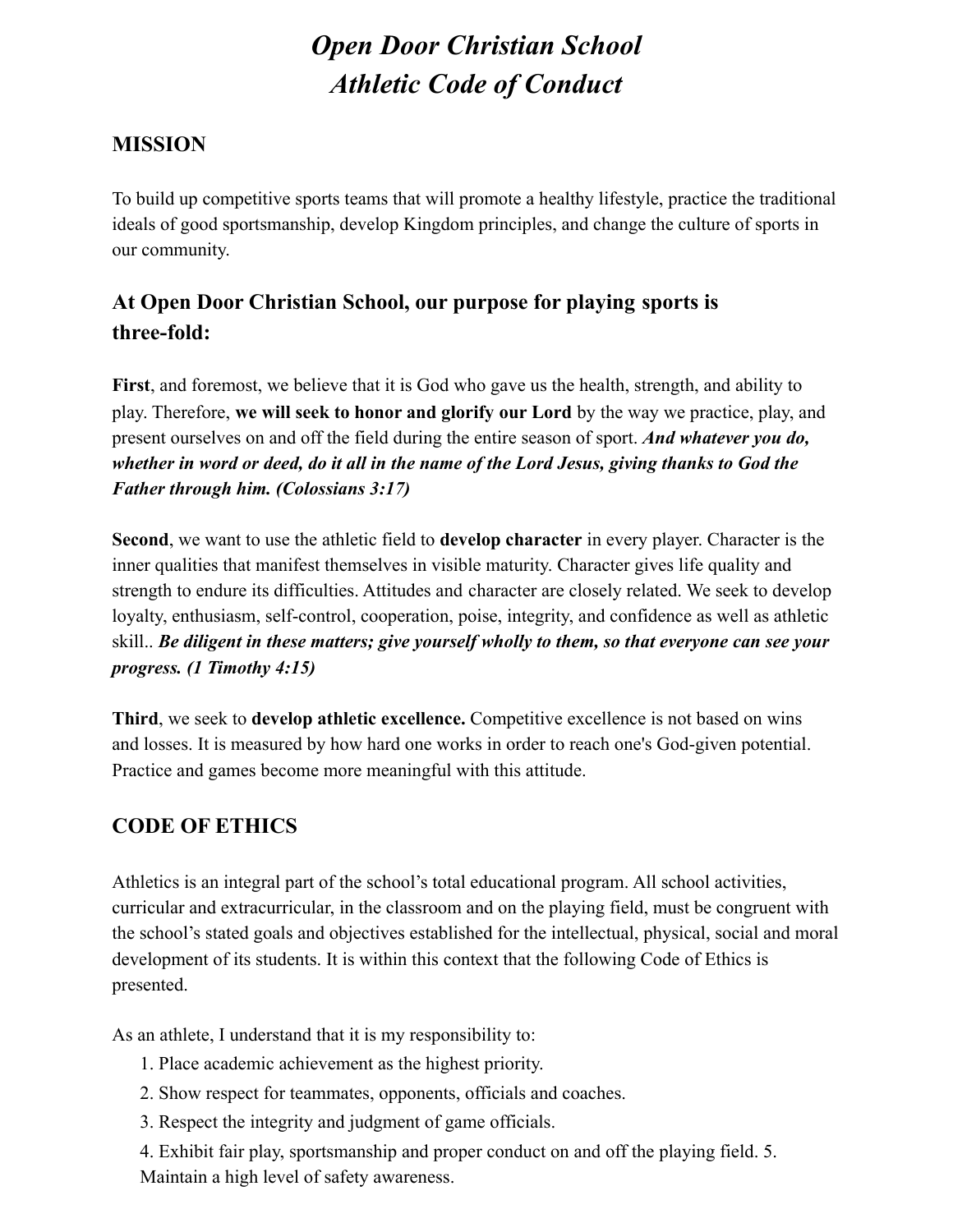6. Refrain from the use of profanity, vulgarity and other offensive language and gestures.

- 7. Adhere to the established rules and standards of the game to be played.
- 8. Respect all equipment and use it safely and appropriately.

9. Refrain from the use of alcohol, tobacco, illegal and non-prescriptive drugs, anabolic steroids or any substance to increase physical development or performance that is not approved by the United States Food and Drug Administration, Surgeon General of the U.S. or American Medical Association.

10. Know and follow all state, section and school athletic rules and regulations as they pertain to eligibility and sports participation.

11. Win with character and lose with dignity.

### **ACADEMICS**

• Athletes must meet TCAF and CSAF academic requirements in order to participate in athletics.

• A student shall be permitted to participate in a TCAF and CSAF contest if the student is in good and regular standing and is passing all courses. (minimum score of 70)

## **ACADEMIC ELIGIBILITY PERIODS**

• The first eligibility period will begin approximately six weeks after school begins. Grades should be checked every six weeks thereafter.

- Any student failing the grading period will be ineligible for a period of three weeks.
- Ineligibility shall begin no later that the following Wednesday. At that time grades will be checked again.

• If the student is not passing all classes, the player will remain ineligible for another three weeks.

• If said student is passing all classes, they will once again be eligible for play.

• Any student or coach violating this rule will be subject to sanctions, forfeitures, or expulsion.